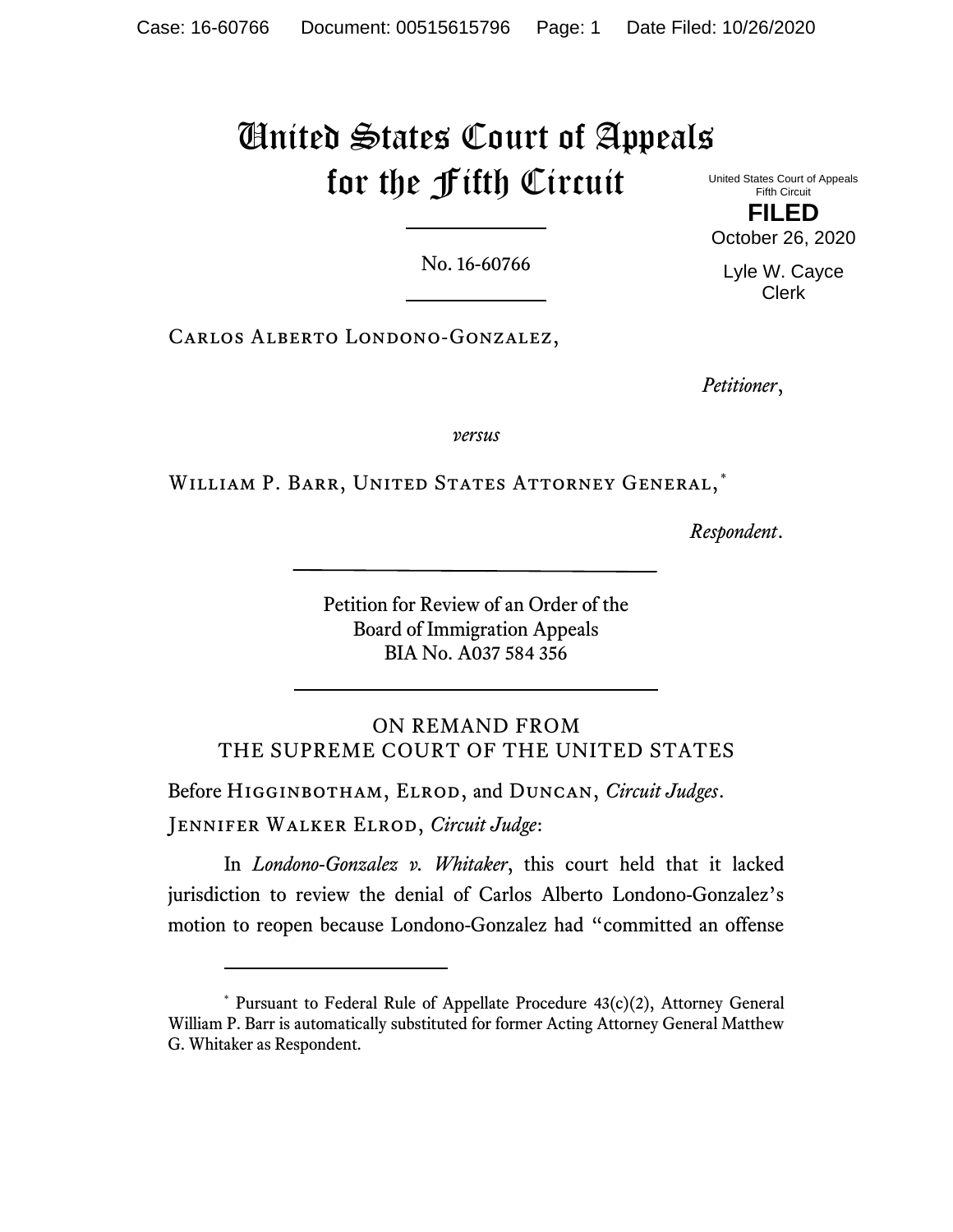covered in 8 U.S.C. §§ 1227(a)(2)(A)(iii)." 744 F. App'x 898, 899 (5th Cir. 2018). Two years later, the Supreme Court held that even in cases involving aliens who are "removable for having committed certain crimes," courts of appeals have jurisdiction to consider "constitutional claims or questions of law." *Guerrero-Lasprilla v. Barr*, 140 S. Ct. 1062, 1068 (2020) (quoting 8 U.S.C. § 1252(a)(2)(D)). Accordingly, the Supreme Court concluded, courts of appeals have jurisdiction to determine whether an undisputed set of facts demonstrates diligence on the part of an alien requesting equitable tolling. *See id*. In line with that holding, that court granted certiorari in *Londono-Gonzalez*, vacated the judgment, and remanded "for further consideration in light of *Guerrero-Lasprilla*." *See Londono-Gonzalez v. Barr*, 140 S. Ct. 2561 (2020).

After remand, we requested and received supplemental briefing. We now address the diligence issue.

Carlos Alberto Londono-Gonzalez, a native and citizen of Colombia who was removed from the United States as a criminal alien more than twenty years ago, seeks review of the decision of the Board of Immigration Appeals denying his motion to reopen his removal proceedings based on its finding that he failed to establish the due diligence necessary to warrant equitable tolling of the 90-day deadline for such motions established by 8 U.S.C. § 1229a(c)(7)(C). Londono-Gonzalez was ordered removed from the United States in 2000 pursuant to 8 U.S.C.  $\S 1227(a)(2)(A)(iii)$  based on his federal drug trafficking convictions, which were aggravated felonies.

In 2016, more than four months prior to the issuance of our decision in *Lugo-Resendez v. Lynch*, 831 F.3d 337, 339 (5th Cir. 2016), Londono-Gonzalez moved to reopen his removal proceedings based on the BIA's decision in *Matter of Abdelghany*, 26 I. & N. Dec. 254 (2014). In *Abdelghany*, the BIA addressed the impact of the Supreme Court's decision in *INS v. St.*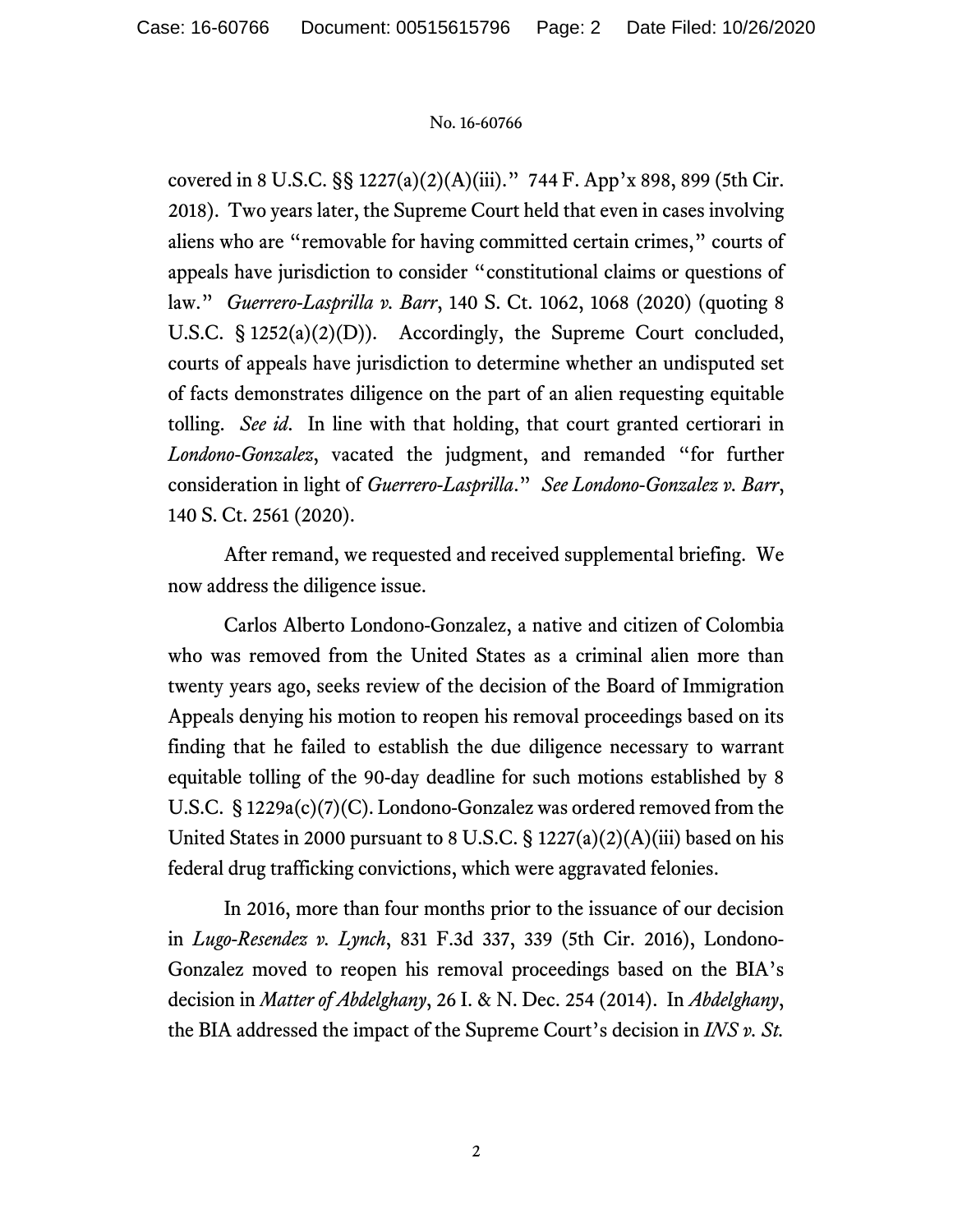*Cyr*, 533 U.S. 289, 326 (2001), and its progeny, including *Vartelas v. Holder*, 566 U.S. 257, 273–75 (2012), and *Carranza-De Salinas v. Holder*, 700 F.3d 768, 773–75 (5th Cir. 2012), "upon individuals convicted after trial in order to provide a uniform nationwide rule" regarding the availability of relief under former § 212(c) of the Immigration and Nationality Act (INA), 8 U.S.C. § 1182(c) (1994). 26 I. & N. Dec. at 266–69 & n.13 (quotation). The BIA dismissed Londono-Gonzalez's appeal from the immigration judge's denial of his motion, concluding under *Lugo-Resendez*, which was decided while his BIA appeal was pending, that Londono-Gonzalez had not shown the requisite due diligence to warrant equitable tolling given that he waited more than three years after *Carranza-De Salinas* was decided to file his motion to reopen. 744 F. App'x 899.

As Londono-Gonzalez frames the question, "all parties agree on the facts, but only differ on the following legal question—when to measure diligence." We agree with that framing. This court reviews factual findings for substantial evidence, and legal conclusions *de novo*. *Morales v. Sessions*, 860 F.3d 812, 816–17 (5th Cir. 2017).

Petitioner contends that diligence should be measured from this court's decision in *Lugo-Resendez v. Lynch*, 831 F.3d 337 (5th Cir. 2016), where we held that the deadline to file a motion to reopen is subject to equitable tolling. *See* 831 F.3d at 344. The government contends that we should measure diligence from *Carranza-De Salinas*, in which this court held that the repeal of former § 212(c) of the Immigration and Nationality Act could not be retroactively applied to aliens in Londono-Gonzalez's position. *See Carranza-De Salinas*, 700 F.3d at 774–75.

An alien may equitably toll the time period to file a motion to reopen if he demonstrates that (1) he "has been pursuing his rights diligently" and (2) an extraordinary circumstance prevented him from timely filing. *Lugo-*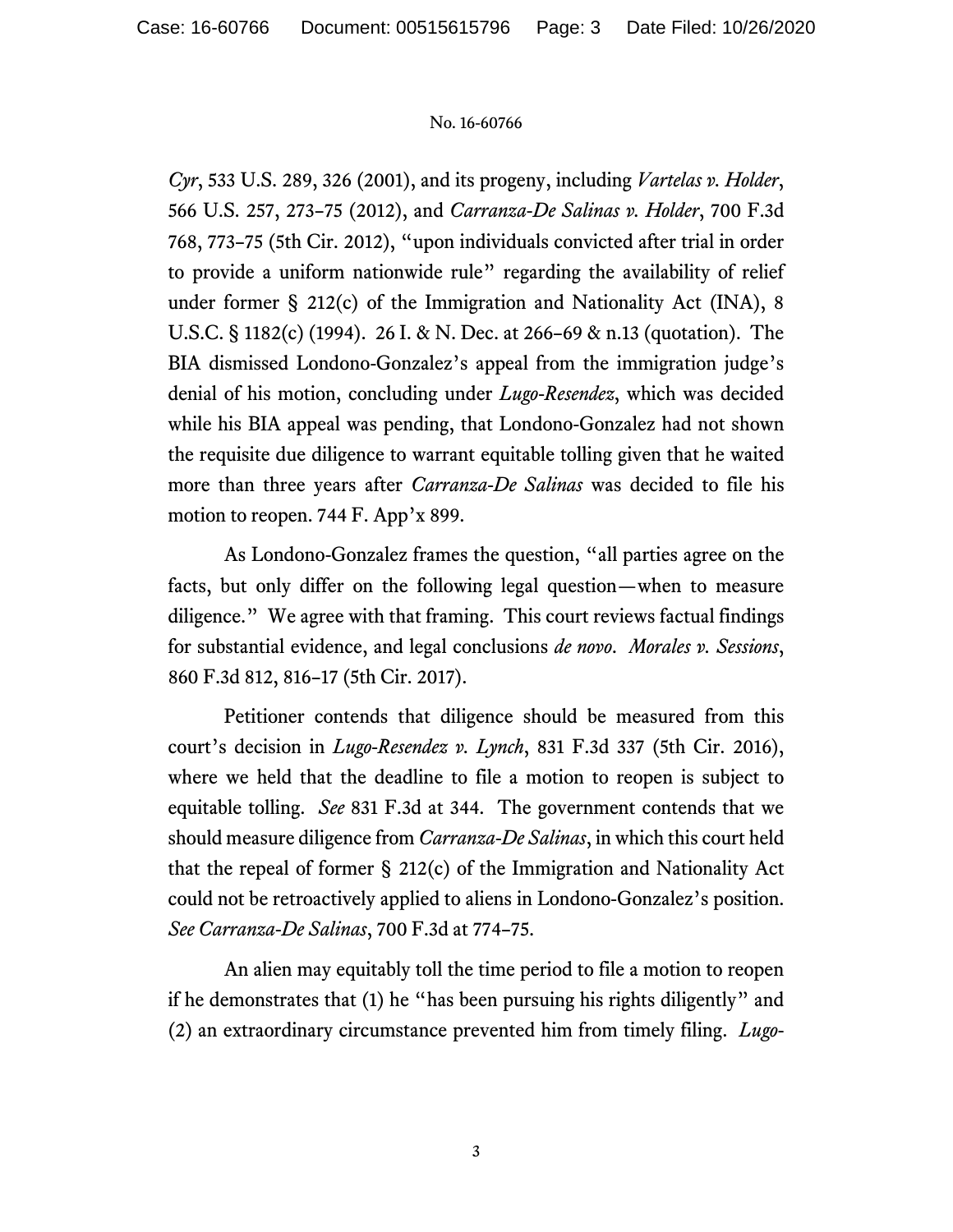*Resendez*, 831 F.3d at 344. Londono-Gonzalez contends that the extraordinary circumstance that stood in his way was the fact that he "was prohibited from filing a motion to reopen" prior to this court's decision in *Lugo-Resendez*. We disagree.

In the first place, this argument is contradicted by the facts of this case. Londono-Gonzalez actually filed his motion to reopen more than four months before *Lugo-Resendez* was decided, and he was not prohibited from making that filing.

Moreover, uncertain legal terrain does not create an obstacle that stands in the way of an individual meeting the motion to reopen deadline. *Menominee Indian Tribe of Wis. v. United States*, 136 S. Ct. 750, 757 (2016). Londono-Gonzales is correct that, prior to *Lugo-Resendez*, this court construed equitable tolling requests as unreviewable invitations for the BIA to *sua sponte* reopen a petitioner's removal proceeding. *See Lugo-Resendez*, 831 F.3d at 343. But regardless of how this court characterized such requests on judicial review, there was no case law saying that the BIA could not equitably toll the motion to reopen time limitation.

Londono-Gonzalez also assumes that he could not have been expected to file a motion to reopen prior to *Mata v. Lynch*, 576 U.S. 143, 150–51 (2015), in which the Supreme Court reversed this circuit's characterization of equitable tolling requests. But prior to *Mata* and *Lugo-Resendez*, petitioners in this circuit were regularly asking the BIA to equitably toll the motion to reopen limitations period. *See, e.g.*, *Villatoro-Avila v. Holder*, 622 F. App'x 451, 452 (5th Cir. 2015) (per curiam); *Singh v. Holder*, 584 F. App'x 184, 184 (5th Cir. 2014) (per curiam); *Ngamnimitthum v. Holder*, 425 F. Appx. 384, 385 (5th Cir. 2011) (per curiam). Nothing "stood in [petitioner's way]" that "prevented timely filing." *See Lugo-Resendez*, 831 F.3d at 344.